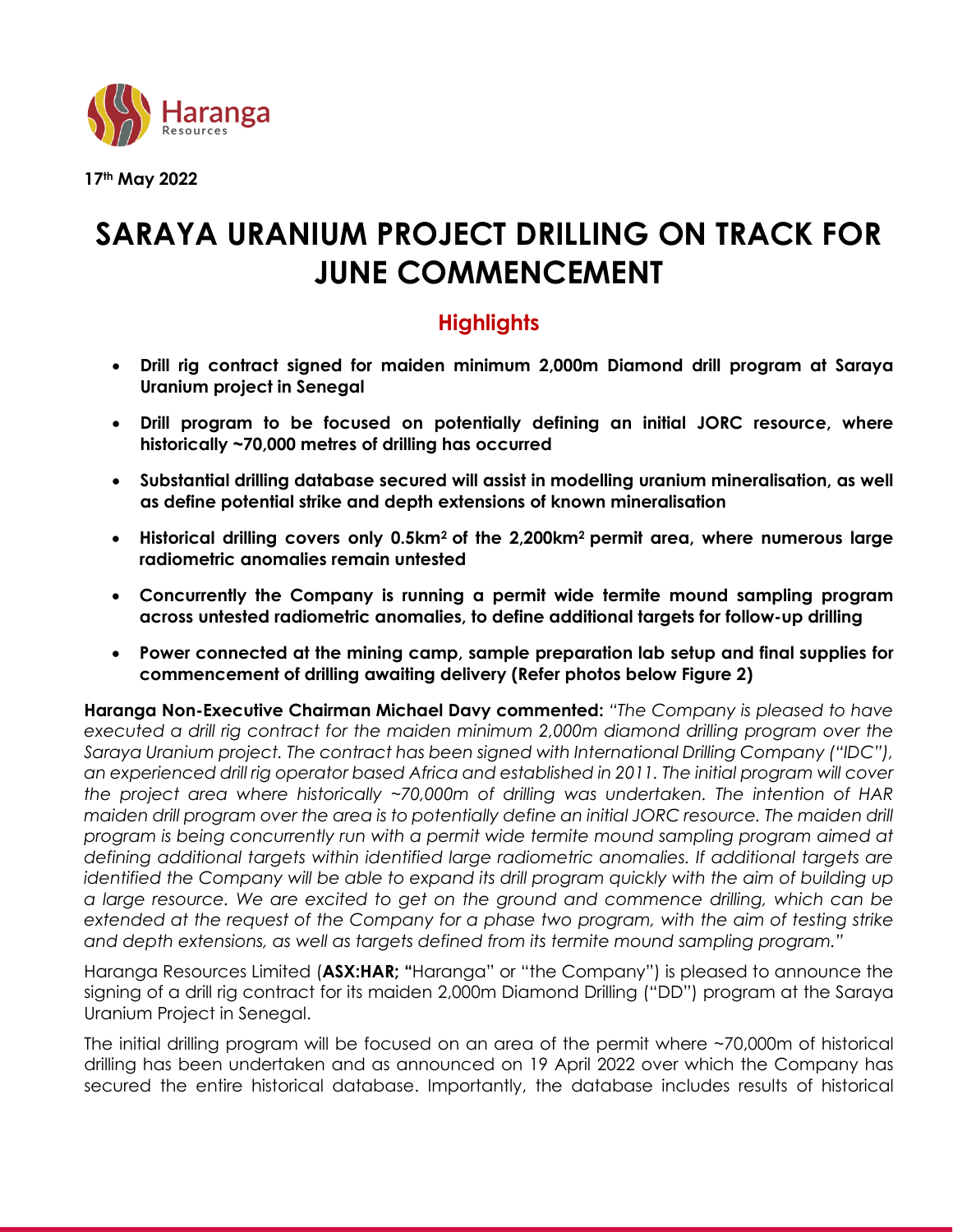drilling, as well as historical prospects and resource estimations, which will form the basis of ongoing exploration.

The drill program will be aimed at defining an initial JORC compliant mineral resource. Concurrently with the drill program, the Company has already initiated a permit wide termite mound soil sampling program across all the known untested radiometric anomalies, with the aim to define additional drill targets for follow-up drilling. As announced by the Company on the 16 February 2022, orientation termite mound sampling was progressed over the area of historical drilling to determine the effectiveness of this sampling method in identifying a specific geochemical signature, which would be useful for identifying further uranium targets. On receipt of results from this sampling program as announced on the 25 March 2022, the Company confirmed that the costeffective surface sampling of the termite mounds can detect uranium mineralisation in the bedrock below the thick saprolite cover.

The Company has the option to extend the drill campaign to a second phase program aimed at testing potential strike and depth extensions, as well as new targets defined from the Company's permit wide termite mound soil sampling program. This could be initiated, with the objective of expanding the phase one program aimed at defining an initial JORC compliant mineral resource.

The Company is also pleased to update shareholders on its preparations ahead of drilling at the recently acquired mining camp (Refer mining camp site photos below – Figure 2). Power to the camp has now been established and a sample preparation lab has been setup, which will allow the Company to prepare core for assaying and to perform in-house XRF analysis on a range of sample types. Final supplies for commencement of the drill program are awaiting delivery, following which the Company will be ready to commence drilling.

# **About the Saraya Project**

The Saraya uranium project is located in Eastern Senegal and covers an area of 2,200 km<sup>2</sup> centered over the Saraya Granite. The Saraya Uranium prospect was first discovered when previous explorers targeted numerous radiometric anomalies with follow-up exploration and drilling during the 1970's and 1980's. Exploration efforts mainly focussed on the accessible Saraya Uranium prospect. Exploration at Saraya ceased when previous explorers shifted their focus to Niger where major uranium discoveries were being made at the time. A renewed phase of exploration commenced during 2009 and ended in 2010, due to a downturn in uranium prices. Haranga's technical team reviewed all available data and concluded that the Saraya Project area still holds substantial exploration potential, regionally and in the direct vicinity of the known Saraya uranium prospect.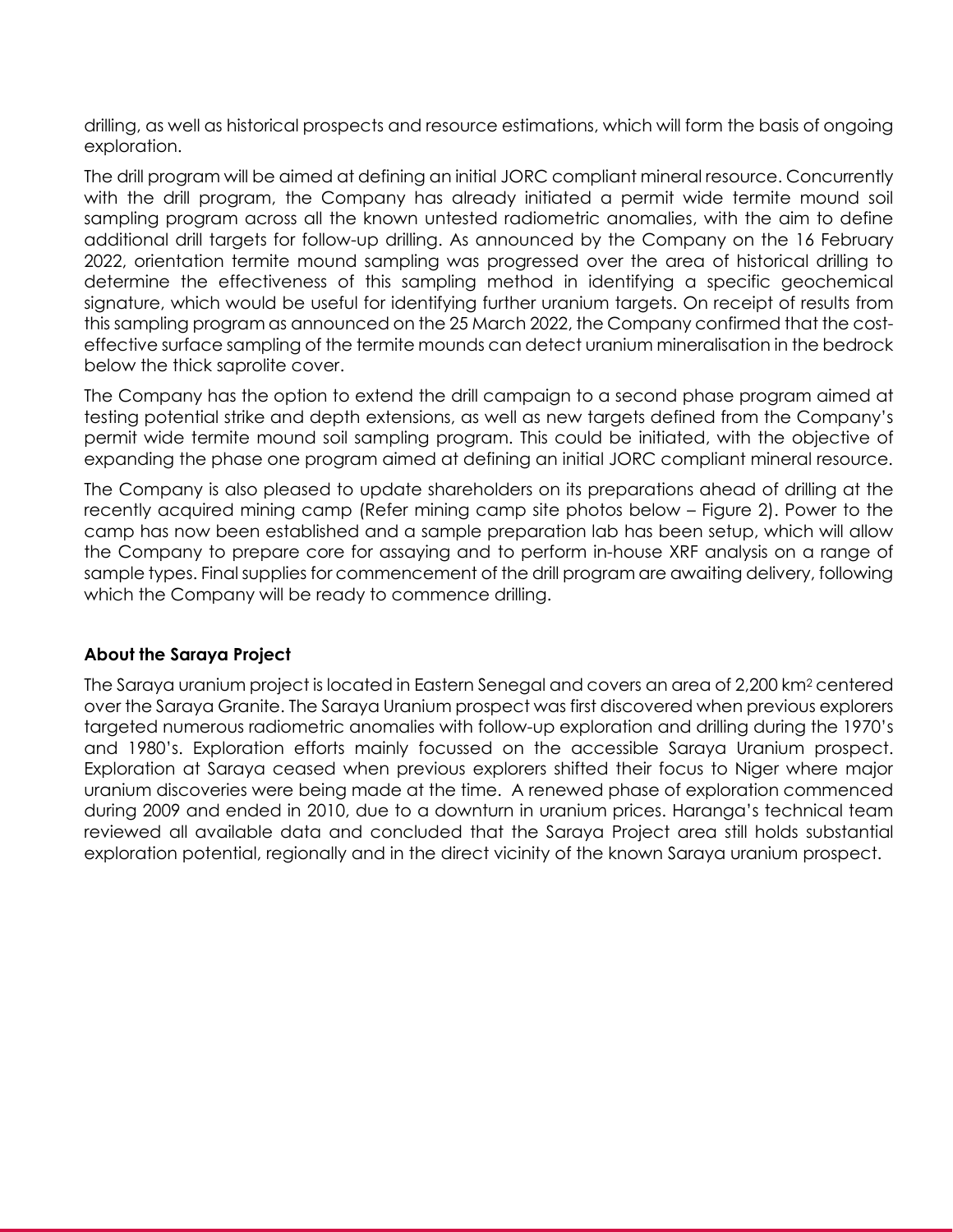

**Figure 1:** Radiometric map of Uranium over Saraya permit (National Sysmin/Fugro datasat, 2009). Saraya Prospect has 70,000m of historical RC and DD drilling over a 0.5km<sup>2</sup> surface (Licence area 2,200km2). Large Uranium anomalies over large lateritic plateau have been left widely untested.

Saraya's prospects demonstrate the potential of being one of the largest uranium projects in the area (area = Mali, Senegal, Mauritania, Guinea), where other uranium deposits exist, such as the 17.4 Mlbs U<sub>3</sub>O<sub>8</sub> measured & indicated mineral resource at the Falea Project (13.4 Mlbs U3O8 contained in the Inferred category) <sup>1</sup> (GoviEx), located in Mali, 80km to the South East of Saraya and the Firawa Project in Guinea, previously owned by Forte Energy with its inferred resource estimate is 17.7 milion tonnes grading 296ppm U308 for 11.6 million pounds of contained U<sub>3</sub>O $_8$ <sup>2</sup>.

<sup>1</sup><https://goviex.com/projects/falea/>

2[https://www.proactiveinvestors.co.uk/companies/news/4694/forte-energy-delivers-maiden-uranium-resource-at-firawa-project-in](https://www.proactiveinvestors.co.uk/companies/news/4694/forte-energy-delivers-maiden-uranium-resource-at-firawa-project-in-guinea-6413.html)[guinea-6413.html](https://www.proactiveinvestors.co.uk/companies/news/4694/forte-energy-delivers-maiden-uranium-resource-at-firawa-project-in-guinea-6413.html)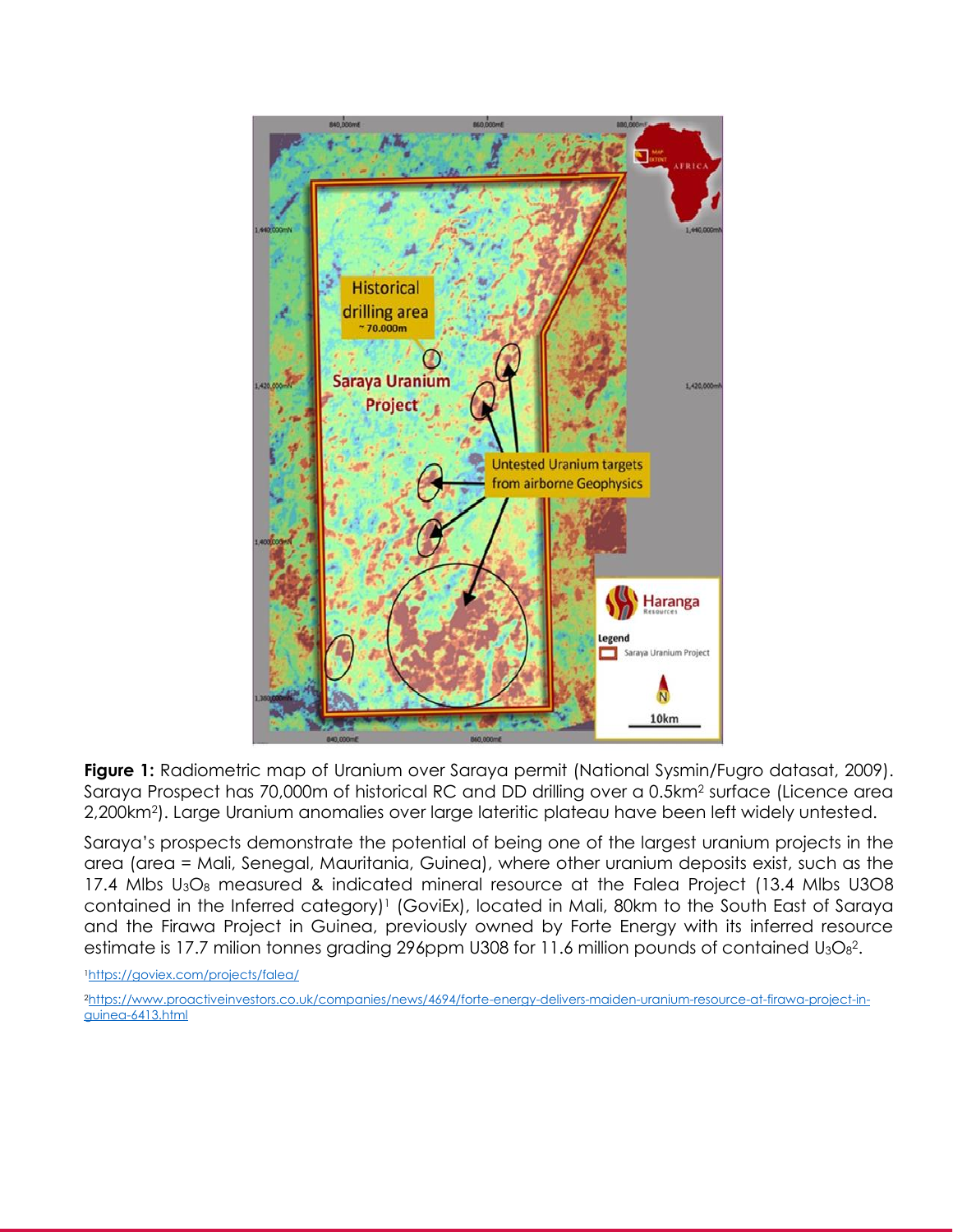# **Mining Camp Photos**



**Figure 2:** Photos from mining camp include **top left down** office, generator sets and accommodation site. **Top right down** core shed/workshop, sample preparation site and dining area.

--ends--

*This announcement has been approved by the Board of Haranga Resources Limited.*

**Investor inquiries Haranga Resources** Michael Davy, Non-Executive Chairman P: +61 [1300 141 491](tel:1300%20141%20491) E: info@haranga.com